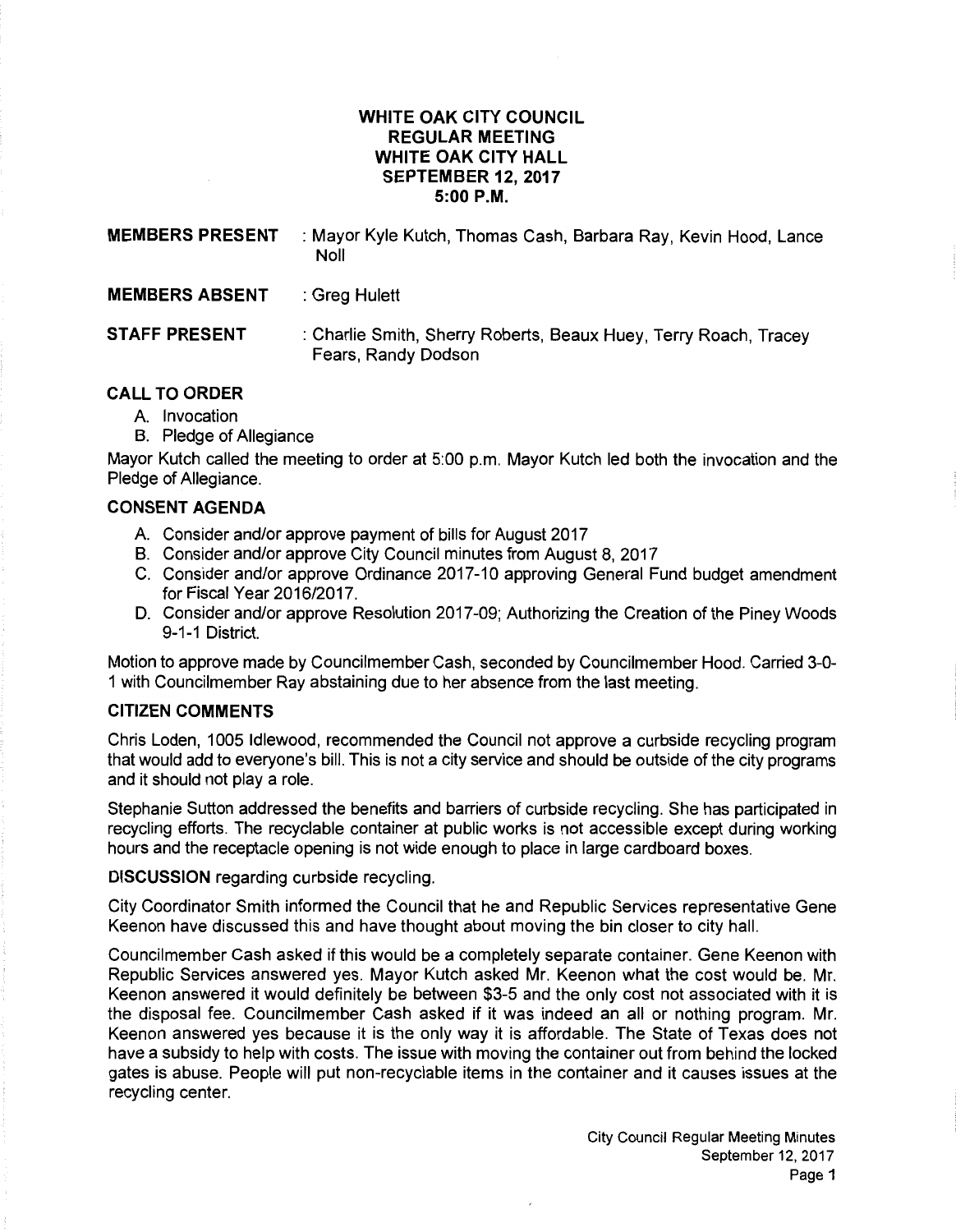**CONSIDER AND/OR APPROVE** incentive agreement between the White Oak Economic Development Corporation and JJCL Investments, aka Anytime Fitness.

City Coordinator Smith explained that WOEDCO approved a \$50,000 grant to renovate the old Family Dollar building to bring an Anytime Fitness to White Oak. The owners plan to split the building and bring in a second business. The total renovation of the building will be around \$476,000 with a total project of \$891,519. Mayor Kutch stated that they considered other cities, but chose White Oak.

Motion to approve made by Councilmember Hood, seconded by Councilmember Noll. Carried unanimously.

**CONSIDER AND/OR APPROVE** Ordinance 2017-09; Establishing standards for the construction and installation of cellular network nodes and related facilities in rights-of-way of the City of White Oak.

City Coordinator Smith explained the state legislature passed this bill because companies were installing these network nodes in city right-of-way without permission from cities and no regulation allowed. It gave these companies the right to do whatever they wanted due to the lack of ordinances. City Coordinator Smith explained there are fees related to this ordinance that the City may collect.

Council member Ray made a motion to postpone action on this item until the Council has further information necessary to decide, seconded by Councilmember Noll.

Assistant City Manager Sherry Roberts questioned what would happen if a company came in tomorrow to install a network node and what rights would the City have to tell the company where they can and cannot place a small node if the Council does not pass this ordinance. Councilmember Noll questioned if the Council can approve the ordinance as presented and amend it later. Assistant City Manager Sherry Roberts answered yes. With this new information, the motion failed 2-3.

Motion to approve made by Councilmember Hood, seconded by Cash, Carried 3-1 with Councilmember Ray voting against the motion.

**CONSIDER AND/OR APPROVE** Ordinance 2017-14; Providing uniform standards for the location, spacing, height, setback, and other regulations of signs within the City of White Oak.

City Coordinator Smith explained the City had a very poor sign ordinance in place and this new one gives the City more control over sign placement and includes permit fees.

Motion to approve made by Councilmember Noll, seconded by Councilmember Hood. Carried unanimously.

**DISCUSSION** regarding funding from the Texas Water Development Board for additional water sources

City Coordinator Smith explained that he wanted to bring the Council up to date about the possibility of connecting to the Sabine River, connecting to Longview on the north side of town, or building an acreage recreational reservoir on the City's 43 acres on Old Highway 80. City Coordinator Smith stated that he is asking for thought and direction from Council.

Councilmember Ray questioned the results of the well-testing performed. City Coordinator Smith said the amount produced by the wells tested would not be adequate to help during a drought. Councilmember Hood asked if the City had enough room to build a new reservoir. City Coordinator Smith said it could be built on the 43 acres and incorporated into our parks system.

Robert Haberle from SPI gave the council an overview that the Texas Water Development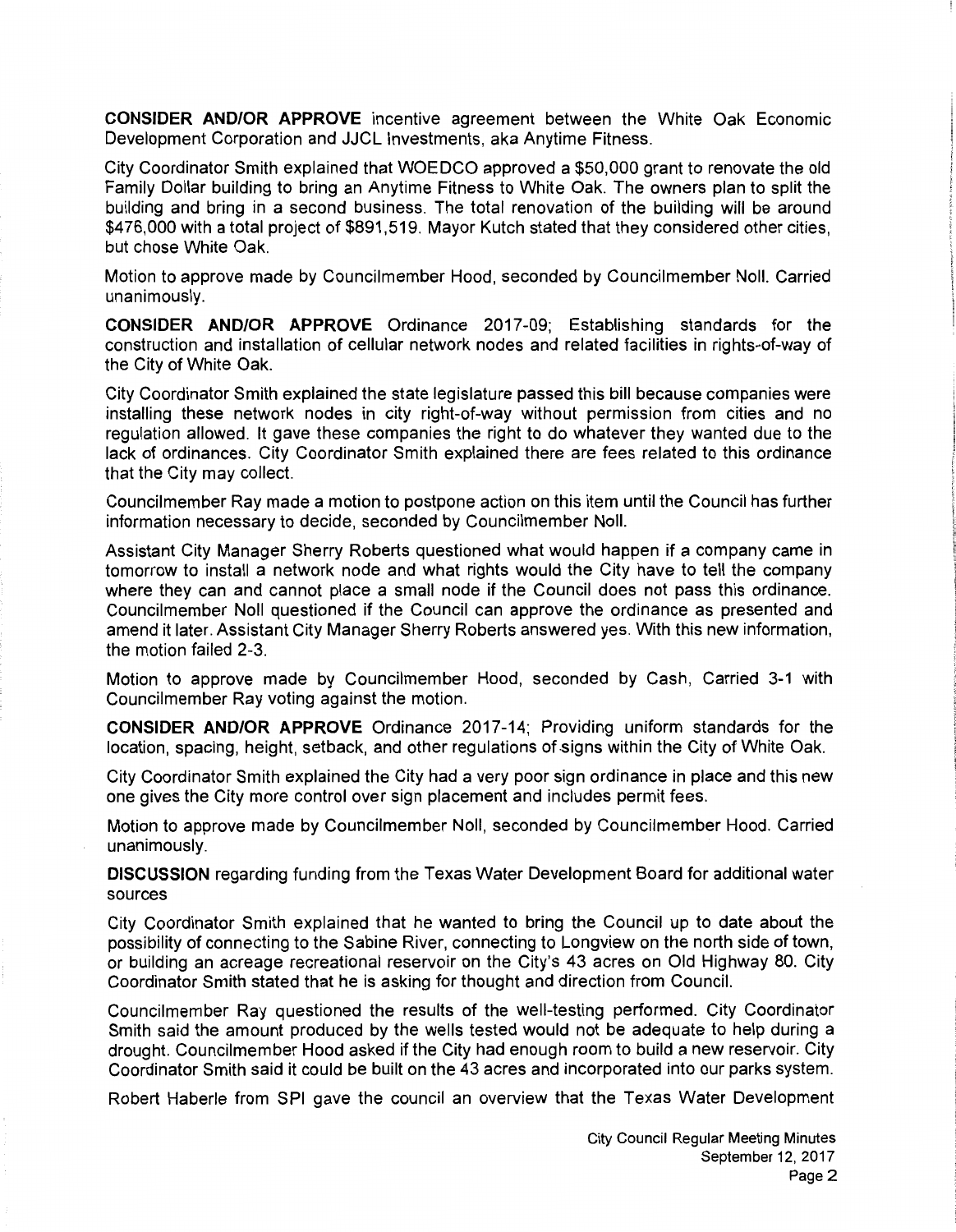Board (TWDB) makes regarding a call for projects. In March they submitted two different projects and the City has been invited to submit an application for funding. This process would take almost a year before the TWDB made a commitment. These are not emergency projects. These loans are subsidized by the federal and state governments and the interest rates are 1.24-1.9 percent guaranteed for 20 years or 30 years.

# BUDGET WORKSHOP

City Coordinator Smith asked Chief Roach to speak about the need for two vehicles. Chief Roach explained that two vehicles would cost around \$72,000, but giving him a car allowance and moving his car down to Lieutenant Robertson and moving that vehicle to patrol would be advantageous for both parties. Chief Roach explained that it would be an advantage to have all of his equipment in his vehicle. The vehicle would have lights and sirens on it. He is requesting a car allowance of \$8,400 a year which is \$700 a month. He did do a survey and the average car allowance was anywhere from \$350-1,000.

There was further discussion regarding sales tax and utility rates.

CONSIDER AND/OR APPROVE Ordinance 2017 -13; Amending Chapter 82 -Water and Sewer Rates

Motion to table until the October meeting made by Councilmember Cash, seconded by Councilmember Noll. Carried unanimously.

PUBLIC HEARING on Proposed Budget for Fiscal Year 2017-2018

No one wished to speak.

CONSIDER AND/OR APPROVE Ordinance 2017-11 Adopting and Approving a Budget for Fiscal Year October 1, 2017 to September 30, 2018 and Providing an Effective Date

Motion to approve made by Councilmember Hood, seconded by Councilmember Cash. Carried unanimously.

CONSIDER AND/OR APPROVE Ordinance 2017-12 levying ad valorem taxes for use and support of the municipal government of the City of White Oak for the 2017-2018 fiscal year; providing for apportioning each levy and specific purposes; providing when taxes shall become due and delinquent if not paid and providing for an effective date.

Motion to adopt the 2017 effective tax rate of .58628/100 valuation made by Councilmember Cash, seconded by Councilmember Hood. Carried 4-0 by roll-call:

Barbara Ray- Yes Lance Noll- Yes Thomas Cash - Yes Kevin Hood - Yes Greg Hulett - absent.

#### CITY COORDINATOR ITEMS

A. TCDBG Street Improvements Project City Coordinator Smith informed the Council that the construction company is back in business and they did clean-up throughout the project.

## ADJOURNMENT

Motion to adjourn at 7:27 p.m. made by Councilmember Noll, seconded by Councilmember Cash. Carried unanimously.